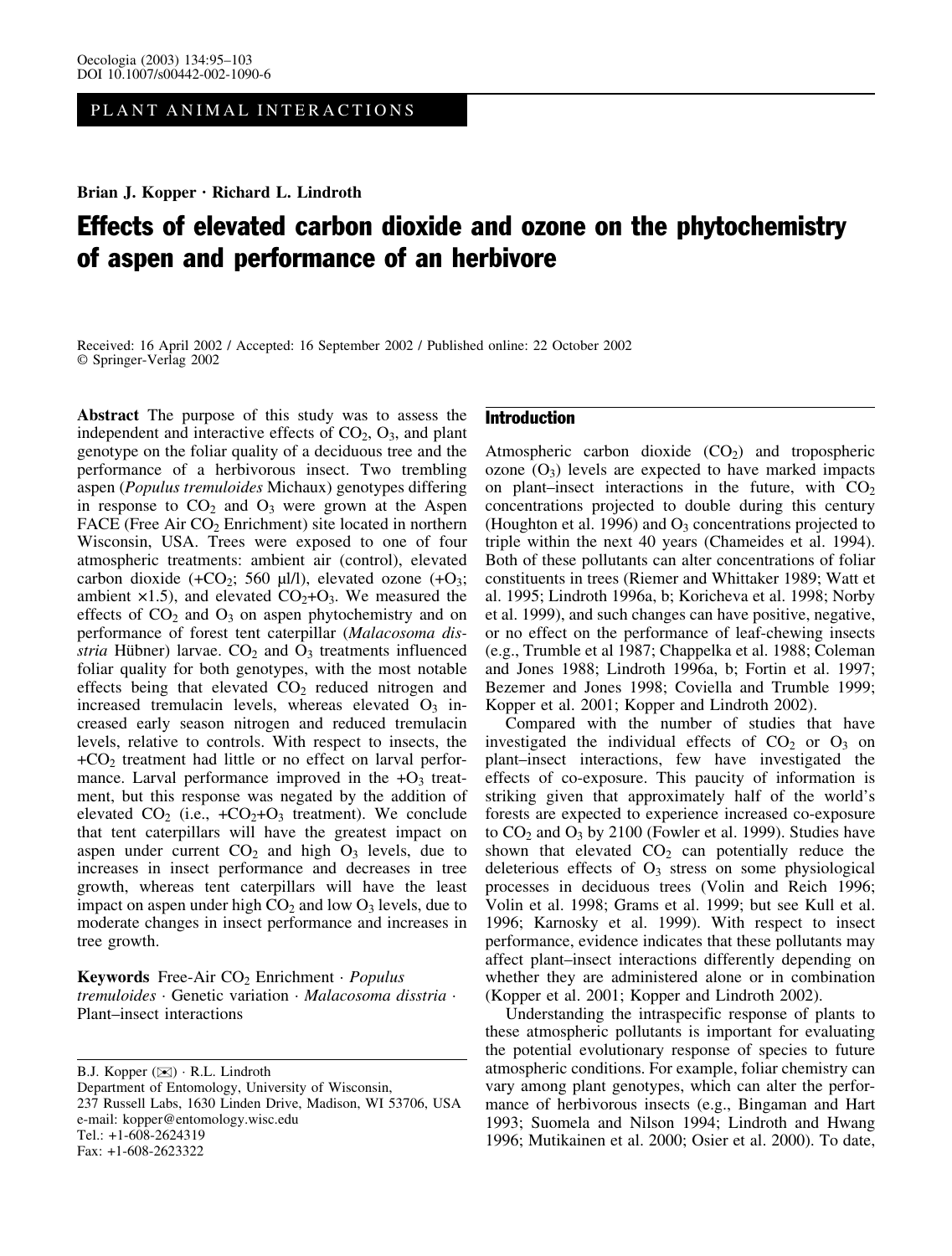however, few studies have investigated genotypic variation in phytochemistry in response to  $CO<sub>2</sub>$  enrichment (Fajer et al. 1992; Mansfield et al. 1999; Goverde et al. 1999; Holton 2001; Lindroth et al. 2001, 2002b) and even fewer studies have investigated the consequences of such variation for herbivorous insects (Mansfield et al. 1999; Goverde et al. 1999; Lindroth et al. 2002b). We are aware of only one other study (Holton 2001) that evaluated genotypic variation in foliar quality in response to atmospheres amended with elevated levels of  $O<sub>3</sub>$ , or  $CO<sub>2</sub>$  and  $O<sub>3</sub>$ , and consequences thereof for insect herbivores.

The purpose of this study was to assess the independent and interactive effects of  $CO<sub>2</sub>$  and  $O<sub>3</sub>$  on the phytochemistry of two trembling aspen (Populus tremuloides) genotypes, and to evaluate the consequences of  $CO<sub>2</sub>$ - and  $O<sub>3</sub>$ -mediated changes in phytochemistry for the performance of forest tent caterpillar (Malacosoma disstria) larvae. Trembling aspen and forest tent caterpillars were selected for use because they are common species in forests of the north-central USA. Trembling aspen is one of the most genetically variable and widely distributed tree species in North America (Dickmann and Stuart 1983; Mitton and Grant 1996), with secondary chemistry consisting mainly of phenolic glycosides and condensed tannins. The forest tent caterpillar, which is native throughout most of the United States and southern Canada (Stehr and Cook 1968; Fitzgerald 1995), is an eruptive herbivore that periodically defoliates aspen forests. Previous work in our laboratory has shown that aspen is not uniformly susceptible to forest tent caterpillar damage, with chemical defensive compounds, namely phenolic glycosides, mediating insect performance on different aspen genotypes (Hemming and Lindroth 1995; Hwang and Lindroth 1997).

# Materials and methods

## Experimental design

This experiment was conducted in north-central Wisconsin, USA (W 89.5 $\degree$ , N 45.7 $\degree$ ) at the Aspen Free-air CO<sub>2</sub> Enrichment (Aspen FACE) site. The 32 ha site contains twelve FACE rings (30 m diameter) set up as a blocked full factorial design. The FACE site is divided into three blocks on a north-south gradient, with each block containing each of the following treatments: ambient air, supplemental  $CO_2$ , supplemental  $O_3$ , and supplemental  $CO_2$  and  $O_3$ . Dickson et al. (2000) provide further information on the experimental design, set-up, and operation of the FACE site.

Fumigation treatments are administered during daylight hours of the growing season. Ambient air is blown into the control rings to account for any blower effects. For elevated  $CO<sub>2</sub>$ , the target level is 560 µl/l, based on concentrations predicted for the year 2050 (Houghton et al. 1996). For elevated  $\hat{O}_3$ , target concentrations are the same as levels currently experienced in urban areas of the southwestern Great Lakes region of the USA (Pinkerton and Lefohn 1987). Because  $O_3$  production is dictated by light and temperature, sunny days receive 90–100 nl/l, cloudy days receive 50–60 nl/l, and cool  $\left($ <15°C) days receive no O<sub>3</sub> treatment. In addition,  $O_3$  fumigation is not applied when leaves are wet due to dew or precipitation.

A portion of each FACE ring contains a mix of five aspen genotypes, vegetatively propagated from greenwood cuttings (Karnosky et al. 1996). We chose to work with genotypes 216 and 271 because both are responsive to  $CO<sub>2</sub>$  enrichment, and genotype 271 is more sensitive than 216 to  $O_3$  exposure (Karnosky et al. 1996, 1999). We had no knowledge of phytochemical levels or insect performance for these aspen genotypes prior to planting the trees in the FACE array.

Aspen seedlings were planted in the rings in 1997 and exposed to the pollutant treatments starting in spring 1998. At the time of this study, aspen trees were 4 years old. Within each ring, three aspen trees per genotype were used for both foliar collections and insect bioassays.

#### Phytochemical analysis

For phytochemical analyses, leaves were collected on four dates (24 May, 6 June, 14 June, and 23 June) during larval development. In order to equalize light levels, branches used for foliar collection were bagged with the same mesh material (no-see-um, Balson-Hercules Group, Pawtucket, R.I., USA) as used for insect bioassays. For all four collection dates, foliage was selected from random branches at the same relative position as the foliage used for insect bioassays. 2–3 g (fresh mass) of foliage was excised at the petiole from each tree and stored on ice. Upon return to the laboratory (<4 h from field collection), leaves were flash frozen in liquid nitrogen, freeze-dried, ground, and stored at  $-20^{\circ}$ C prior to analysis. Analyses were conducted to determine concentrations of nitrogen, starch, phenolic glycosides, and condensed tannins. Nitrogen levels were determined with a LECO FP528 nitrogen analyzer (St. Joseph, Mich., USA), using glycine p-toluenesulfonate as the reference standard. Starch levels were determined by first separating starch from soluble sugars. Starch was then enzymatically hydrolyzed to glucose using amyloglucosidase (Prado et al. 1998). Glucose concentrations were quantified using a modification of the dinitrosalicylic acid method (Lindroth et al. 2002a). Levels of the phenolic glycosides salicortin and tremulacin were measured using high performance thin layer chromatography (HPTLC) with purified aspen salicortin and tremulacin used as reference standards (Lindroth et al. 1987). Condensed tannin concentrations were quantified using a modification of the butanol-HCl method of Porter et al. (1986) with purified aspen condensed tannins used as the reference standard.

#### Insect bioassays

Bioassays were conducted to determine the effects of  $CO<sub>2</sub>$  and  $O<sub>3</sub>$ on several performance parameters, including larval consumption (4th instar to pupation), duration of larval development, and pupal mass. Forest tent caterpillars were obtained as egg masses from the Forest Pest Management Institute, Canadian Forest Service (Sault Ste. Marie, Ontario, Canada). Each of our study trees received one egg mass, which was tied to a branch and covered with no-see-um mesh to protect insects from predators and parasitoids. Upon hatching (16–17 May 2000), larvae were allowed to establish on newly emerging leaves. When larvae became second instars, the total number per tree was randomly reduced to 40 (which were divided equally between two bags) to prevent substantial defoliation of the trees. Later, five early fourth instars per tree were randomly selected and placed into individual 'consumption' bags to assess foliar consumption from the fourth instar to pupation. Measuring consumption for only fourth and fifth instars provides a valid estimate of total consumption because approximately 95% of the aspen foliage consumed by forest tent caterpillars is eaten during these two instars (Hodson 1941).

Initially, each 'consumption' bag contained 10 individually measured (length and width) leaves. Once a larva consumed most of the leaves, additional leaves were measured and the larva was moved to the new set of leaves. This procedure was repeated until the larva pupated. Care was taken to use only first-flush leaves.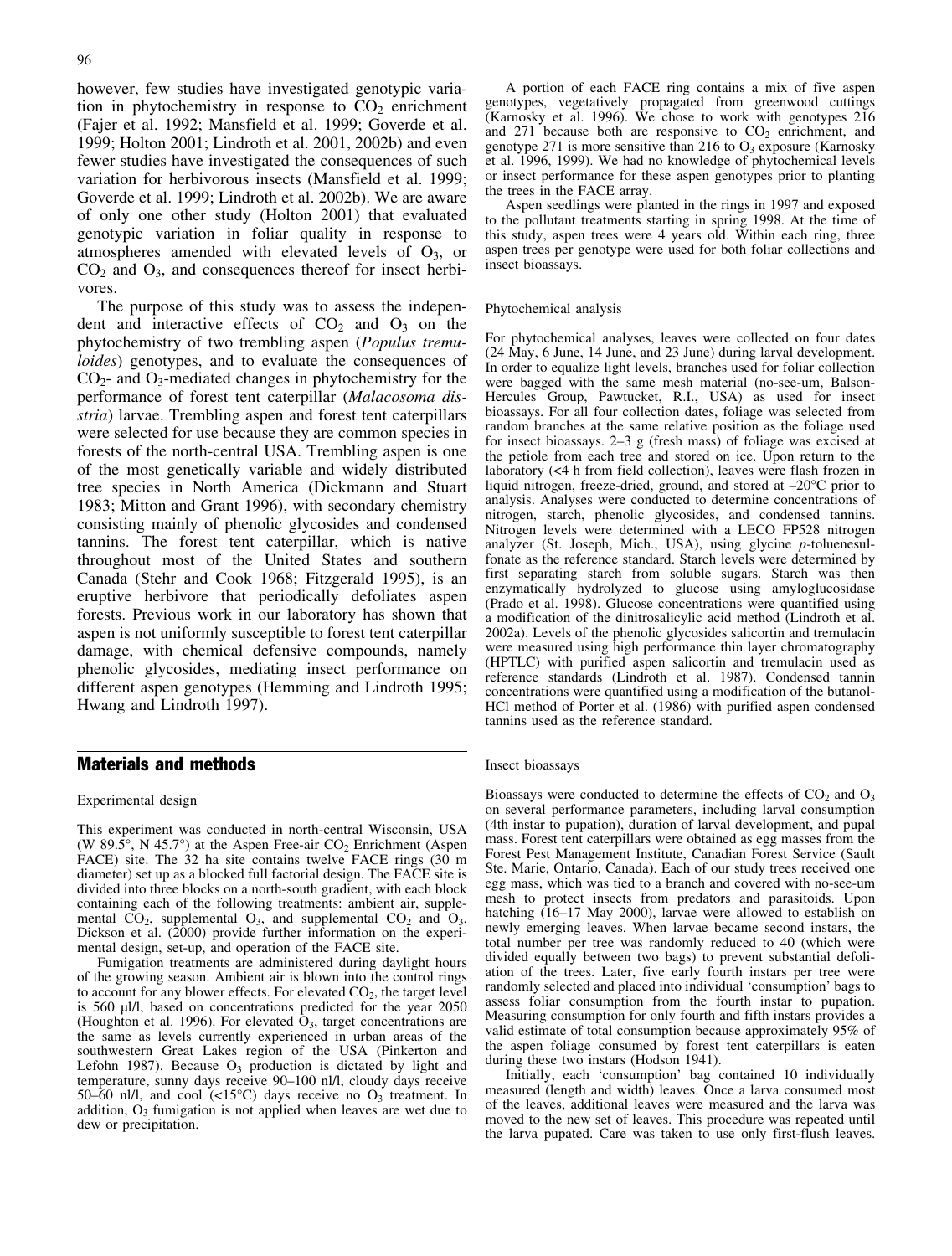Leaves not consumed by the larva were removed, oven dried  $(60^{\circ}C)$ , and weighed.

To estimate the actual amount consumed per larva, remaining leaf mass was subtracted from initial leaf mass, which was determined on the basis of leaf area/mass calculations. Leaf length and width were measured in the field, providing an index (lengthwidth) of leaf area. Area: mass conversion formulas were determined via linear regression, using leaf area indices and dry weights of a subset of twelve leaves collected from each genotype in each fumigation treatment  $(r^2>0.80$  for all equations). These formulas were then used to convert our field leaf area indices to dry mass for each fumigant treatmentxgenotype combination.

In addition to foliar consumption, larval development time and pupal mass were measured for each larva in the individual 'consumption' bags that successfully pupated. Pupae were sexed and weighed 3 days after pupation.

## **Statistics**

chemistry

Analysis of variance (ANOVA; PROC MIXED, Littell et al. 1996) was used for statistical analysis. For analysis of phytochemical data we used a blocked split-plot design with repeated measures. The statistical model employed was:

$$
Y_{ijklm} = \mu + B_i + C_j + O_k + CO_{jk} + e_{ijk} + G_l + CG_{jl} + OG_{kl} + CO_{jkl} + T_m + CT_{jm} + OT_{km} + COT_{jkm} + GTT_{lm} + CGT_{jlm} + OGTL_{klm}
$$
\n
$$
(1)
$$

where  $Y_{ijklm}$  was the average response of block i, CO<sub>2</sub> level j, O<sub>3</sub> level k, genotype  $l$ , and time  $m$ . Fixed effects included  $CO<sub>2</sub>$  level  $(C_j)$ , O<sub>3</sub> level  $(O_k)$ , genotype  $(G_l)$ , time  $(T_m)$ , and their interaction terms  $[({\rm CO}_{ik}), ({\rm CG}_{jl}), ({\rm CT}_{im}), ({\rm OG}_{kl}), ({\rm OT}_{km}), ({\rm COG}_{ikl}), ({\rm CGT}_{jlm}),$ (OGT<sub>klm</sub>), and (COGT<sub>jklm</sub>)]. Random effects included block  $(B_i)$ , whole plot error  $(\varepsilon_{ijk})$ , and subplot error  $(\varepsilon_{ijklm})$ . *F*-tests were conducted for all main effects with degrees of freedom for error assigned using the Satterthwaite approximation (Milliken et al. 1984; Littell et al. 1996). Means and standard errors (based on the pooled variance) are reported for each  $CO<sub>2</sub> \times O<sub>3</sub> \times$ genotype $\times$ time combination.

For analysis of insect performance data, time was omitted and sex was added to the model (to account for sexual dimorphism) as a sub-subplot. CO<sub>2</sub> level  $(C_i)$ , O<sub>3</sub> level  $(O_k)$ , genotype  $(G_l)$ , sex  $(S_n)$ , and their interaction terms  $[(CO_{ik}), (CG_{il}), (CG_{in}), (OG_{kl}), (OS_{kn}),$  $(COG<sub>ikl</sub>)$ ,  $(CGS<sub>iln</sub>)$ ,  $(OGS<sub>kln</sub>)$ , and  $(COG<sub>ikln</sub>)$  represented fixed effects and block  $(B_i)$ , whole plot error  $(\varepsilon_{ijk})$ , subplot error  $(\varepsilon_{ijkl})$ , and sub-subplot error  $(\varepsilon_{\text{iikh}})$  represented random effects. F-tests were performed and degrees of freedom for error were assigned in the same manner as for the phytochemical data analysis (Littell et al. 1996). Means and standard errors (based on the pooled variance) are reported for each  $CO<sub>2</sub> \times O<sub>3</sub> \times$ genotype $\times$ sex combination.

The low number of replicates  $(n=3$  at the whole plot level) in this experiment increases the probability of type II errors. Recognizing the trade-off between committing type I and type II errors, we report P-values <0.10 as "significant" (Filion et al. 2000). For those desiring a more stringent  $a$ , exact  $P$ -values for all main effects and interactions are provided in Tables 1 and 2.

| Main effects<br>and interactions   | Nitrogen | Starch  | Salicortin | Tremulacin | Condensed<br>tannins |
|------------------------------------|----------|---------|------------|------------|----------------------|
| CO <sub>2</sub>                    | 0.010    | < 0.001 | 0.855      | 0.011      | 0.134                |
| O <sub>3</sub>                     | 0.760    | < 0.001 | 0.029      | 0.042      | 0.004                |
| $CO2 \times O3$                    | 0.127    | 0.091   | 0.435      | 0.917      | 0.101                |
| Genotype                           | < 0.001  | < 0.001 | 0.015      | < 0.001    | < 0.001              |
| $CO2$ xgenotype                    | 0.139    | 0.841   | 0.878      | 0.347      | 0.143                |
| $O_3 \times$ genotype              | 0.001    | 0.447   | 0.117      | 0.921      | 0.186                |
| $CO2 \times O3 \times$ genotype    | 0.576    | 0.668   | 0.429      | 0.474      | 0.104                |
| Time                               | < 0.001  | 0.016   | < 0.001    | < 0.001    | < 0.001              |
| $CO2$ xtime                        | 0.013    | 0.067   | 0.339      | 0.605      | 0.181                |
| $O3$ xtime                         | < 0.001  | 0.107   | 0.534      | 0.271      | < 0.001              |
| $CO2 \times O3 \times time$        | 0.310    | 0.903   | 0.206      | 0.521      | 0.174                |
| Genotypextime                      | < 0.001  | 0.300   | 0.002      | 0.226      | < 0.001              |
| $CO2$ xgenotypextime               | 0.264    | 0.666   | 0.677      | 0.471      | 0.417                |
| $O3 \times$ genotype $\times$ time | 0.128    | 0.942   | 0.652      | 0.858      | 0.484                |
| 4-way interaction                  | 0.298    | 0.588   | 0.830      | 0.801      | 0.468                |

| <b>Table 2</b> Summary of P values |
|------------------------------------|
| for the effects of $CO2$ , $O3$ ,  |
| genotype, and sex on insect        |
| performance                        |

Table 1 Summary of P values for the effects of  $CO<sub>2</sub>, O<sub>3</sub>$ , genotype, and time on phyto-

| Main effects and interactions   | Development time | Consumption | Pupal mass |
|---------------------------------|------------------|-------------|------------|
| CO <sub>2</sub>                 | 0.012            | 0.265       | 0.023      |
| O <sub>3</sub>                  | 0.014            | 0.357       | 0.040      |
| $CO2 \times O3$                 | 0.095            | 0.948       | 0.208      |
| Genotype                        | 0.002            | 0.390       | 0.126      |
| $CO2$ xgenotype                 | 0.247            | 0.412       | 0.952      |
| $O_3 \times$ genotype           | 0.003            | 0.207       | 0.031      |
| $CO2 \times O3 \times$ genotype | 0.009            | 0.011       | 0.065      |
| <b>Sex</b>                      | 0.011            | < 0.001     | < 0.001    |
| $CO2 \times$ sex                | 0.147            | 0.409       | 0.024      |
| $O_3 \times$ sex                | 0.710            | 0.240       | 0.029      |
| $CO2 \times O3 \times$ sex      | 0.443            | 0.307       | 0.023      |
| Genotypexsex                    | 0.123            | 0.685       | 0.457      |
| $CO2$ xgenotypexsex             | 0.658            | 0.866       | 0.836      |
| $O_3$ xgenotypexsex             | 0.359            | 0.886       | 0.161      |
| 4-way interaction               | 0.055            | 0.597       | 0.395      |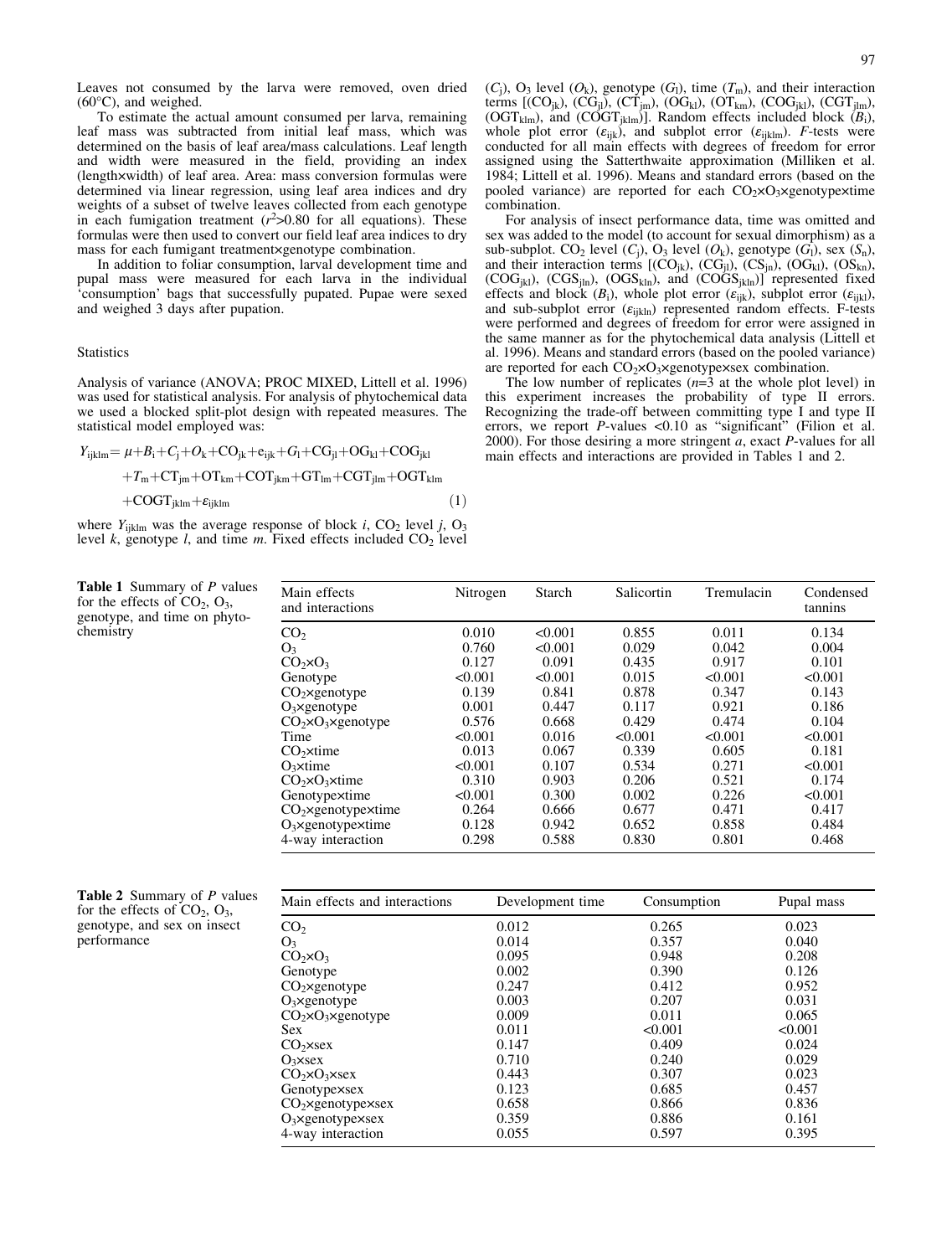

Fig. 1 Concentrations of nitrogen and starch under control,  $+CO<sub>2</sub>$ ,  $+O_3$ , and  $+CO_2+O_3$  fumigation treatments. Vertical lines represent  $±1$  SE (calculated from the pooled variance)

## **Results**

## Phytochemistry

Aspen primary metabolites were influenced by  $CO<sub>2</sub>, O<sub>3</sub>$ , genotype, time, and interactions among the factors (Table 1, Fig. 1). Elevated  $CO<sub>2</sub>$  reduced nitrogen levels by 13% for both genotypes, relative to ambient  $CO<sub>2</sub>$ . The effect of elevated  $CO<sub>2</sub>$  on nitrogen levels also depended on time, with the magnitude of variation between  $CO<sub>2</sub>$ fumigated and nonfumigated trees tending to decrease as the season progressed  $(CO<sub>2</sub>xtime interaction)$ . Elevated O3 affected nitrogen levels but the response differed between genotypes, with levels decreasing by 4% in genotype 216 but increasing by 6% in genotype 271, relative to ambient  $O_3$  (Fig. 1). As the season progressed, the amount of variation between  $O_3$ -fumigated and nonfumigated trees tended to decrease, contributing to a significant  $O_3$ xtime interaction. Genotype 271 had higher concentrations of nitrogen than did genotype 216, especially early in the growing season (genotypextime interaction). For starch, the effects of  $CO<sub>2</sub>$  and  $O<sub>3</sub>$ depended on whether the pollutants were administered alone or in combination, with concentrations in the  $+CO<sub>2</sub>+O<sub>3</sub>$  treatment more than double the increases experienced when  $CO<sub>2</sub>$  and  $O<sub>3</sub>$  were administered alone  $(+19\% \text{ in } +CO_2, +15\% \text{ in } +O_3, \text{ and } +38\% \text{ in } +CO_2+O_3$ treatments relative to the control treatment). The effect of  $CO<sub>2</sub>$  on starch levels also varied over time, becoming more pronounced in older leaves. Although the response to pollutants was the same for both genotypes, genotype 216 averaged 32% more starch than did genotype 271.

Levels of carbon-based secondary metabolites were also influenced by  $CO<sub>2</sub>$ ,  $O<sub>3</sub>$ , genotype, time, and their



Fig. 2 Concentrations of salicortin, tremulacin and condensed tannins under control,  $+CO_2$ ,  $+O_3$ , and  $+CO_2+O_3$  fumigation treatments. Cond. tannins, condensed tannins. Vertical lines represent  $\pm 1$  SE (calculated from the pooled variance)

interactions (Table 1, Fig. 2).  $CO<sub>2</sub>$  enrichment did not affect salicortin, but increased tremulacin levels by 18% relative to ambient conditions. Elevated  $O<sub>3</sub>$  decreased both salicortin and tremulacin levels by approximately 11%, relative to ambient air. Phenolic glycoside levels varied between genotypes, with levels of salicortin and tremulacin higher (11 and 26%, respectively) in 271 than in 216. The effect of  $CO<sub>2</sub>$  on condensed tannin levels depended on  $O_3$  and genotype. For both genotypes, tannin levels in the  $+CO<sub>2</sub>$  and  $+O<sub>3</sub>$  treatments were not significantly different from those in the control treatment. When these pollutants were administered in combination, however, tannin levels were 14 and 49% higher in genotypes 216 and 271, respectively, than under control conditions, contributing to a marginal  $CO<sub>2</sub> \times O<sub>3</sub> \times$ genotype interaction. The effect of  $O_3$  on condensed tannin concentrations varied over time, with levels tending to increase after the first leaf collection date  $(O<sub>3</sub>xtime)$ interaction). With respect to genotypic differences in tannin levels, genotype 216 had higher concentrations of tannins than did genotype 271, but the magnitude of difference varied over time (genotypextime interaction).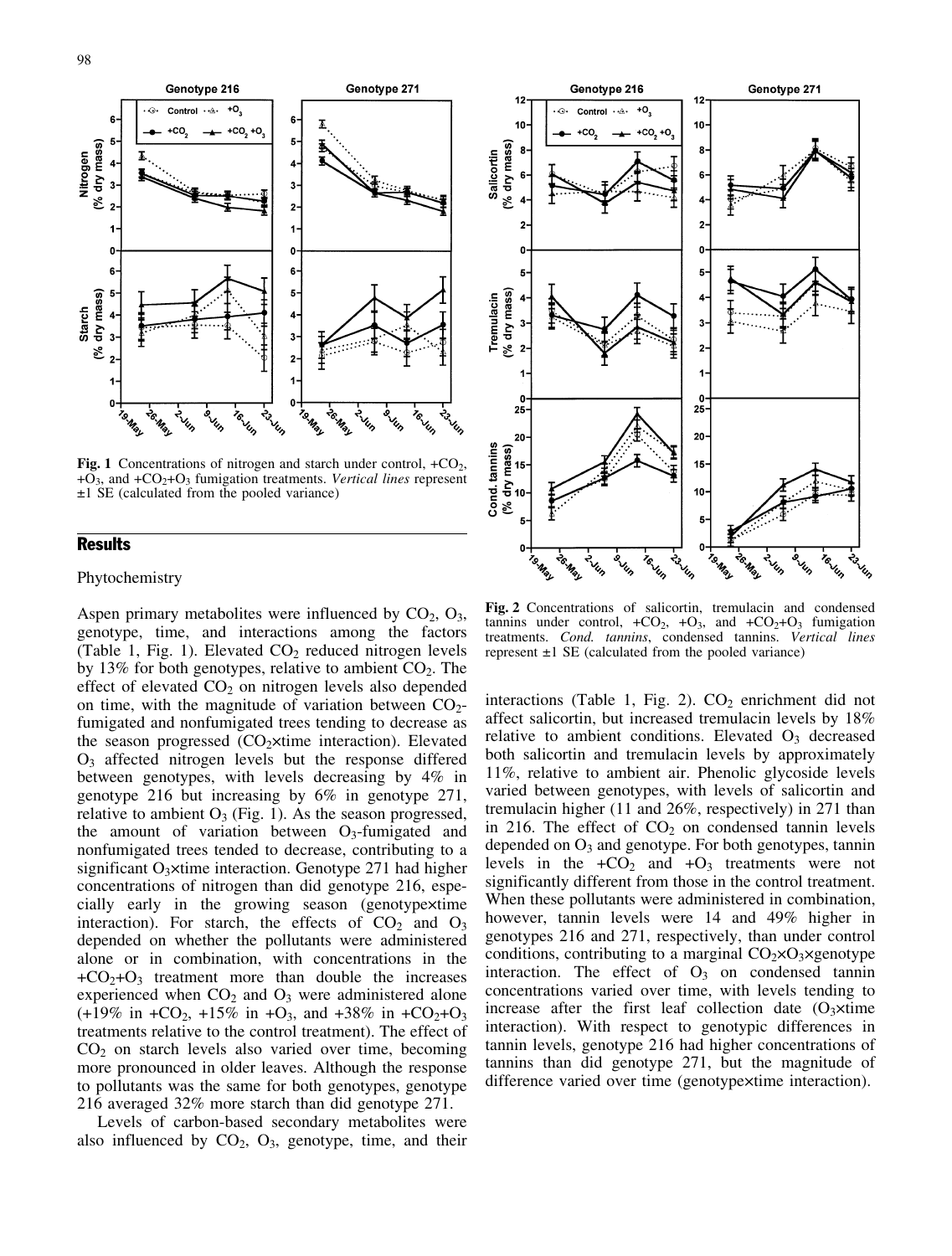

Fig. 3 Forest tent caterpillar performance on genotype 216 (light *bars*) and genotype 271 (*dark bars*) under control,  $+CO_2$ ,  $+O_3$ , and  $+CO<sub>2</sub>+O<sub>3</sub>$  treatments. *Vertical lines* represent  $\pm 1$  SE (calculated from the pooled variance)

#### Insect performance

CO2, O3, genotype, sex, and interactions among the factors influenced tent caterpillar performance (Table 2, Fig. 3). For development time, larvae on both genotypes developed similarly between the  $+CO<sub>2</sub>$  and the control treatment, except that females reared on genotype 271 took 11% longer to develop under high  $CO<sub>2</sub>$ . The  $+O<sub>3</sub>$ treatment decreased development times for larvae on genotypes 216 and 271 by 12% and 15%, respectively, relative to their respective control treatment. Larvae performed differently between the  $CO<sub>2</sub>$  and  $O<sub>3</sub>$  treatments administered alone versus in combination, and these responses varied still further depending on genotype and sex. Elevated  $CO<sub>2</sub>$  negated the decrease in development time observed under the high  $O_3$  treatment, resulting in development times 9% longer than the control treatment for larvae reared on genotype 216 and similar to the control treatment for females on genotype 271. For males on genotype 271, however, elevated  $CO<sub>2</sub>$  did not alter the effect of high  $O_3$ , with development times remaining similar to those in the  $+O_3$  treatment. This variation in response to  $CO<sub>2</sub>$  and  $O<sub>3</sub>$  between genotypes and sex

contributed to a significant  $CO<sub>2</sub> \times O<sub>3</sub> \times$ genotype $\times$ sex interaction.

Foliar consumption by tent caterpillars was influenced by  $CO<sub>2</sub>$ ,  $O<sub>3</sub>$ , and genotype, although differences among treatments were relatively small (Table 2, Fig. 3). Consumption in the pollutant-amended and control treatments was similar for insects on genotype 216. However, consumption decreased 16% in the  $+CO<sub>2</sub>$  treatment (relative to the control treatment) for larvae on genotype 271. This  $CO_2$ -mediated decrease was negated by  $O_3$ , resulting in similar amounts consumed between the  $+CO<sub>2</sub>+O<sub>3</sub>$  and control treatments. The variation in response between genotypes to the fumigation treatments contributed to a significant  $CO<sub>2</sub> \times O<sub>3</sub> \times$ genotype interaction.

The effect of  $CO<sub>2</sub>$  on pupal mass was influenced by interactions with  $O_3$ , genotype, and sex (Table 2, Fig. 3). Pupal mass did not differ between larvae reared in the  $+CO<sub>2</sub>$  and control treatments. In the  $+O<sub>3</sub>$  treatment, however, larvae were 31% larger on both aspen genotypes, compared with their respective control treatment. Elevated  $CO<sub>2</sub>$  negated the  $O<sub>3</sub>$ -mediated increase in pupal mass, and the magnitude of amelioration was greater for genotype 216 than for genotype 271  $(CO_2 \times O_3 \times$ genotype interaction). Larval response to the fumigation treatments was also influenced by sex, with females responding more strongly than males to the fumigation treatments  $(CO<sub>2</sub>×O<sub>3</sub>×sex interaction).$ 

## **Discussion**

 $CO<sub>2</sub>$  and  $O<sub>3</sub>$  altered concentrations of foliar metabolites, and these effects were influenced further by aspen genotype. Elevated  $CO<sub>2</sub>$  reduced foliar nitrogen by 13% in both genotypes, which is within the range typically exhibited by trees under enriched  $CO<sub>2</sub>$  (McGuire et al. 1995; Curtis and Wang 1998; Cotrufo et al. 1998; Norby et al. 1999). The  $CO_2$ -mediated reduction in nitrogen levels in this study could be the result of accelerated plant growth and increased levels of carbon-based metabolites resulting from an increased carbon economy, thereby reducing nitrogen levels on a per mass basis (i.e., carbon dilution effect; Coleman et al. 1993; Curtis 1996). Alternatively, foliar nitrogen levels may have declined if ribulose bisphosphate carboxylase/oxygenase (rubisco) levels were reduced due to trees acclimating to  $CO<sub>2</sub>$ enrichment (reviewed by Saxe et al. 1998). Genotype 271 had higher early season nitrogen levels under elevated O<sub>3</sub> than did genotype 216, a result we attribute to  $O_3$ mediated differences in leaf expansion rates among genotypes. Foliage on genotype 271 was phenologically younger than genotype 216 for the first collection date but not for the second, by which time the difference in nitrogen concentrations had disappeared.

Elevated  $CO<sub>2</sub>$  and  $O<sub>3</sub>$  also affected levels of carbonbased metabolites, with the magnitude and direction of response depending on genotype. Starch and tannin concentrations were highest in the  $+CO<sub>2</sub>+O<sub>3</sub>$  treatment,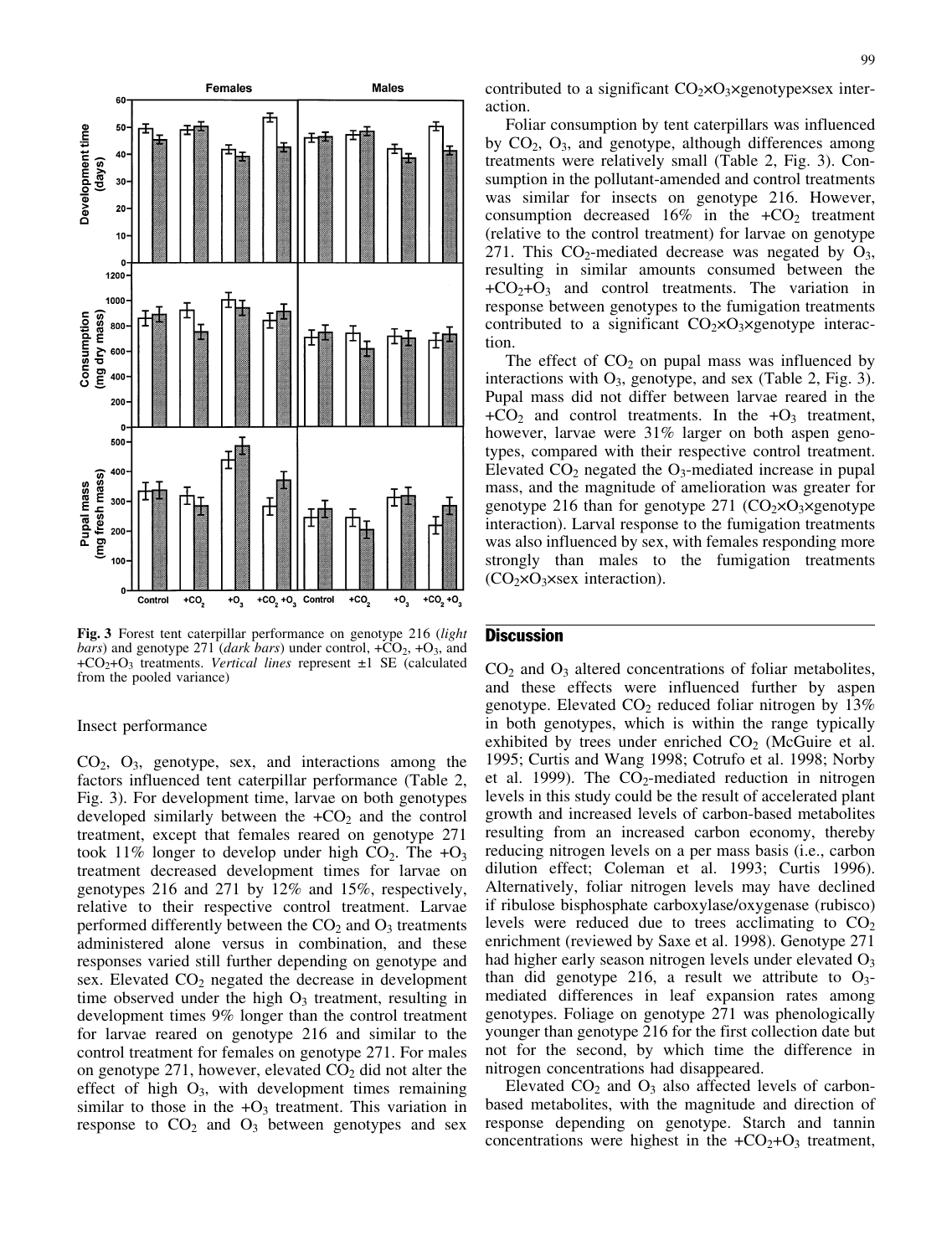and although the response to elevated  $CO<sub>2</sub>$  and  $O<sub>3</sub>$  was the same for both genotypes, genotype 216 had higher starch and tannin levels than did genotype 271. The increase in starch and tannin levels in the  $+CO<sub>2</sub>+O<sub>3</sub>$  treatment likely resulted from  $O_3$  limiting growth (i.e., reduced carbon sink) more than photosynthesis under high  $CO<sub>2</sub>$ , as has been documented for aspen at the FACE site (Isebrands et al. 2001; Noormets et al. 2001). These results are therefore consistent with predictions of the carbon/ nutrient balance hypothesis (Bryant et al. 1983; Tuomi et al. 1988). With respect to phenolic glycosides, elevated  $CO<sub>2</sub>$  increased tremulacin levels, whereas  $O<sub>3</sub>$  reduced salicortin and tremulacin levels, for both genotypes. The  $CO<sub>2</sub>$ -mediated increase in tremulacin levels is probably the result of increased carbon availability and is consistent with results from other  $CO_2$ -aspen studies (e.g., McDonald et al. 1999; Agrell et al. 2000; Lindroth et al. 2002b) The  $O_3$ -mediated reduction in salicortin and tremulacin levels is also consistent with previous research (Kopper and Lindroth 2002; Holton 2001), and suggests that  $O_3$  may either accelerate turnover rates of phenolic glycosides or interfere with their production by decreasing the availability of photosynthate or activity of enzymes in the shikimic acid pathway.

 $CO<sub>2</sub>$  and  $O<sub>3</sub>$  influenced forest tent caterpillars, but responses depended on whether the pollutants were administered alone or in combination, and varied between sexes and aspen genotypes. The  $+CO<sub>2</sub>$  treatment did not greatly alter insect performance, with the only effects being that females took longer to develop and larvae consumed less (on genotype 271) than did those reared in the control treatment. The modest effect of the  $+CO<sub>2</sub>$ treatment on insect performance was rather surprising given that previous studies have generally reported more dramatic changes in tent caterpillar response to  $CO<sub>2</sub>$ mediated changes in foliar quality (Lindroth et al. 1993; Roth et al. 1997). Our study, however, was conducted at 560  $\mu$ l/l whereas most previous research used CO<sub>2</sub> levels around 700  $\mu$ l/l. The moderate effect of CO<sub>2</sub> on insect performance in this study was likely due to the subtle differences in foliar chemistry between the  $+CO<sub>2</sub>$  and control treatments. Changes in insect performance can be attributed to changes in foliar quality, because genotype 271 had lower nitrogen and higher tremulacin levels when grown under elevated  $CO<sub>2</sub>$  than did this genotype grown under ambient  $CO<sub>2</sub>$ . These  $CO<sub>2</sub>$ -mediated changes in foliar quality are important because a reduction in protein and increase in phenolic glycosides have been shown to negatively affect the performance of forest tent caterpillars (Lindroth and Bloomer 1991). We suspect that the reason larvae on genotype 216 were unaffected by the  $+CO<sub>2</sub>$  treatment was because tremulacin levels were not as high as those in genotype 271. Why larvae reared on genotype 271 in the  $+CO<sub>2</sub>$  treatment consumed less foliage than those in the control treatment remains unclear, especially because previous research has shown that tent caterpillars reared on  $CO<sub>2</sub>$ -exposed aspen increased consumption rates by 30–75% (Lindroth et al. 1993; Roth et al. 1997). A possible explanation is that the  $CO<sub>2</sub>$ -mediated increase in tremulacin levels made aspen less palatable, causing larvae to consume the minimum amount necessary to complete development.

Larvae performed best in the  $+O_3$  treatment, developing faster and growing larger than did larvae in the control treatment. Our results are consistent with the research of Fortin et al. (1997) as well as Awmack and Lindroth (unpublished data). The former study reported that forest tent caterpillars developed faster and preferred to feed on sugar maple foliage exposed to  $3x$  ambient  $O_3$  levels, although the degree of significance varied among years. The latter study, which was conducted at the Aspen FACE site, documented that forest tent caterpillars developed faster, grew larger, and had higher fecundity on paper birch exposed to the  $+O_3$  treatment relative to larvae in the control treatment. Herms et al. (1995) demonstrated that the reason forest tent caterpillars had improved performance when fed  $O_3$ -exposed aspen foliage was because they were more efficient at converting digested food into biomass, resulting in increased growth rates. In the present study, the increase in insect performance in the  $+O_3$  treatment can be explained by pollutant-mediated changes in foliar quality, with the  $O_3$ exposed trees having lower levels of tremulacin and salicortin and higher early-season levels of nitrogen than did the control trees. Moreover, the higher early-season nitrogen levels for genotype 271 may explain why larvae on genotype 271 developed slightly faster than did those on genotype 216.

Our most striking result was that the improvement in insect performance observed under  $+O_3$  was nullified by  $CO<sub>2</sub>$  enrichment. Moreover, the magnitude of change was influenced by aspen genotype. These results for  $CO<sub>2</sub>$  and  $O<sub>3</sub>$  contrast with those from a growth chamber study by Herms et al. (1995) who found that the pollutants did not interact to affect the performance of first or fourth instar tent caterpillars reared on aspen. Results from our study provide further evidence that short-term studies conducted over one instar do not necessarily provide an accurate measure of the effects of these pollutants over the entire larval development period. In our study, larvae performed either less well (those reared on genotype 216) or were unaffected (those reared on genotype 271) in the  $+CO<sub>2</sub>+O<sub>3</sub>$  treatment, relative to larvae in the control treatment. Results from this study are similar to previous research conducted at the Aspen FACE site (Holton 2001; Kopper et al. 2001; Kopper and Lindroth 2002) in that the  $+CO<sub>2</sub>+O<sub>3</sub>$  treatment had a modest effect on larval development time and pupal mass relative to the controls. In this study, the most likely cause for  $CO<sub>2</sub>$  negating the benefits of  $O_3$  is that early-season nitrogen levels in the  $+CO<sub>2</sub>+O<sub>3</sub>$  treatment were similar to those in the control, and lower than in the  $+O_3$  treatment. Foliar nitrogen levels can also explain the difference in larval performance between the two genotypes in the  $+CO<sub>2</sub>+O<sub>3</sub>$ treatment because nitrogen levels were 18% lower in genotype 216 than in genotype 271.

The effects of plant genotype on insect performance have been well documented (e.g., Fritz and Simms 1992),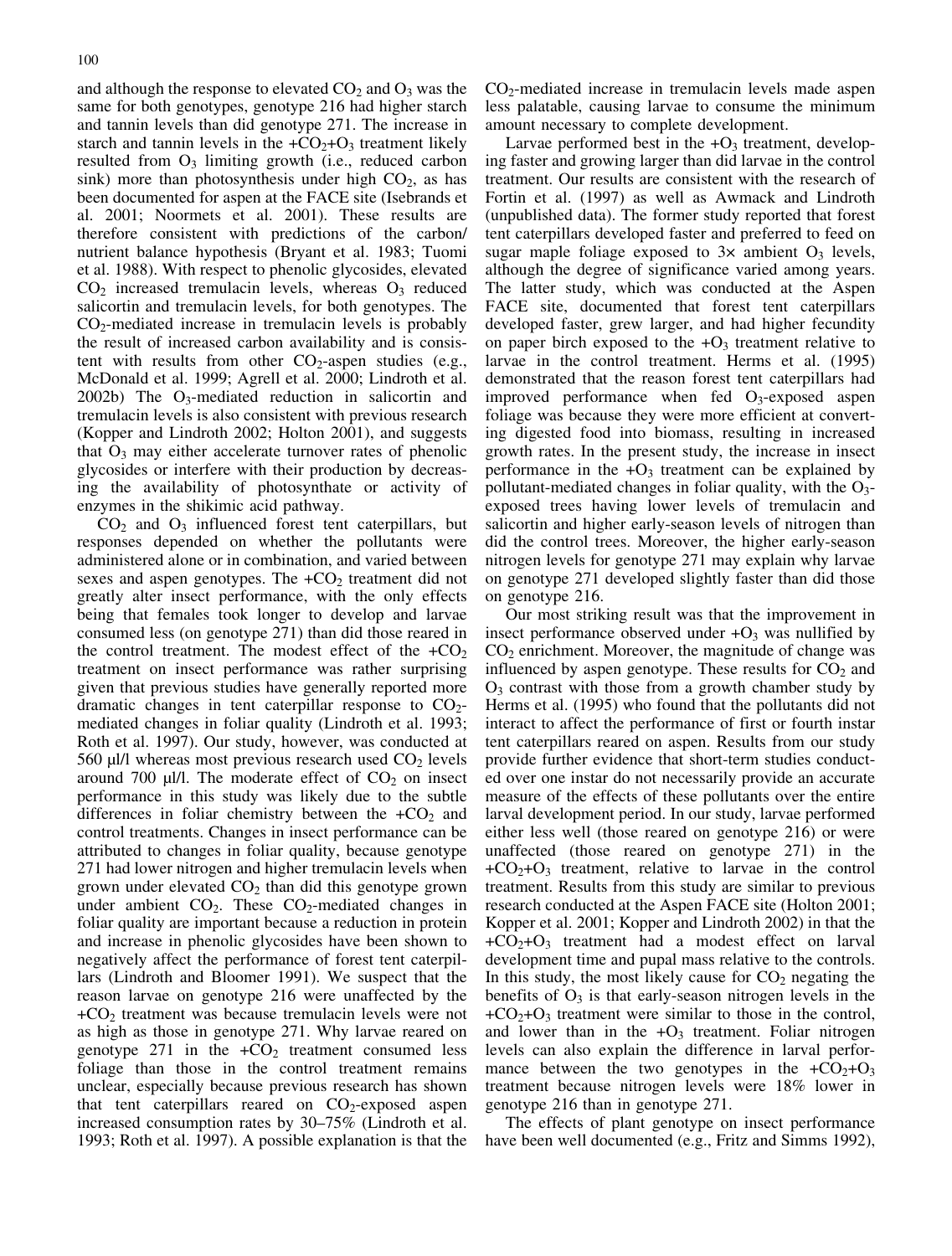including studies conducted with aspen (Hemming and Lindroth 1995; Hwang and Lindroth 1997; Osier et al. 2000). To date, however, few studies have investigated the role of plant genotype in plant–insect interactions under atmospheres enriched with  $CO<sub>2</sub>$  (Mansfield et al. 1999; Goverde et al. 1999; Holton 2001; Lindroth et al. 2002b). Research has shown that plant genotype can be important in determining the effects of  $CO<sub>2</sub>$  on plant– insect interactions. For example, Goverde et al. (1999) demonstrated that the foliar quality of Lotus corniculatus responded differently to elevated  $CO<sub>2</sub>$  depending on genotype and that these genotype-specific changes in foliar quality had implications for the performance of the herbivorous insect, *Polyommatus icarus*. With respect to the role of genotype in  $O_{3}$ - and  $CO_{2}+O_{3}$ -plant–insect interactions, Holton (2001) found that aspen genotypes responded differently to  $O_3$  and  $CO_2+O_3$  fumigation and that these genotype-specific changes in response to the fumigation treatments differentially affected the performance of tent caterpillar larvae and their parasitoid, Compsilura concinnata. The differences in plant genotypic response to  $CO<sub>2</sub>$  and  $O<sub>3</sub>$  and the resultant effects on insect herbivores may favor certain genotypes under impending atmospheric conditions.

Over the last decade, global change scientists, including ourselves, have called for increased biological realism in global change research (e.g., Körner 2000). Saxe et al. (1998) argued for long-term studies of trees under natural conditions (e.g., FACE environments), that include assessments of genetic variation in tree response to multiple and interacting global change and environmental factors (e.g.,  $CO<sub>2</sub>$ ,  $O<sub>3</sub>$ , resource availability). A drawback of such an approach, as evidenced in our study, is the difficulty of drawing general conclusions about main effects. Much of the experimental variance resides in higher order interactions, thus precluding the formation of inferences with broad applicability. This state of affairs is, admittedly, intellectually dissatisfying. Yet it is an accurate reflection of the complexity of the natural world. Moreover, we view it as incentive for additional, biologically realistic studies that, corporately, will facilitate formation of broad generalizations about the consequences of global environmental change.

From the plant perspective, a key question is whether  $CO<sub>2</sub>$  and  $O<sub>3</sub>$  exacerbate or ameliorate the effects of tent caterpillars on aspen. Isebrands et al. (2001) estimated aboveground biomass of aspen at the FACE site. They found that genotype 271 grows faster than does genotype 216, and that the relative effect of the fumigation treatments on growth were similar for both genotypes. Tree growth was enhanced in the  $+CO<sub>2</sub>$  treatment, reduced in the  $+O_3$  treatment, and unaltered in the  $+CO<sub>2</sub>+O<sub>3</sub>$  treatment, relative to controls. Based on these growth estimates and our insect performance data, we suggest that forest tent caterpillars will have the greatest impact on aspen under current  $CO<sub>2</sub>$  levels in areas of high  $O<sub>3</sub>$  pollution. Because tent caterpillars had the largest pupal mass (and probably greater fecundity) in the  $+O_3$ treatment, population densities of the caterpillars may increase under atmospheric conditions that hinder tree growth, at least to the point where food availability becomes limiting. Moreover, forest tent caterpillar defoliation may increase the susceptibility of aspen to the pathogenic fungi, Hypoxylon mammatum (Anderson and Martin 1981). Under elevated  $CO<sub>2</sub>$ , the impact of tent caterpillars on aspen will vary in relation to  $O_3$  levels. In areas of low  $O_3$  concentrations, tent caterpillars will likely have less of an impact on aspen because tree growth is enhanced. In areas of high  $O_3$  concentrations, however, tent caterpillars likely will not impact aspen differently than what is currently observed under ambient conditions because tree growth was similar between the  $+CO<sub>2</sub>+O<sub>3</sub>$ and control treatments. Overall, aspen is likely to be more negatively affected by tent caterpillars in areas that experience high, rather than minimal,  $O_3$  pollution.

In conclusion, this research shows that aspen foliar quality can change, and does so differentially among genotypes, in response to elevated levels of  $CO<sub>2</sub>$  and  $O<sub>3</sub>$ . These genotype-specific changes in foliar chemistry differentially altered insect performance, although the overall difference in insect performance between genotypes was modest. Results from this study suggest that tent caterpillars will have the greatest impact on aspen under current  $CO<sub>2</sub>$  and high  $O<sub>3</sub>$  levels due to increases in insect performance and decreases in tree growth. Conversely, tent caterpillars will have the least impact on aspen under high  $CO<sub>2</sub>$  and low  $O<sub>3</sub>$  levels, due to decreases in insect performance and increases in tree growth. Future studies that investigate a wider range of genetic variation in trees, focusing on species that have important or unique ecological roles, and the consequences of this genetic variation for herbivorous insects, will be particularly useful in improving our ability to predict ecosystem-level changes to atmospheric pollutants.

Acknowledgements This project would not have been possible without the help of K. Krein, A. Weldon, K. Holton, K. Zachman, T. Osier, and C. Awmack. We also thank the Canadian Forest Service (Sault St. Marie, Ontario, Canada) for graciously providing forest tent caterpillar egg masses, H. Barnhill for help with chemical analyses, E. Nordheim for statistical assistance, and J. Sober for FACE technical assistance. Finally, we thank E. Kruger, R. Jeanne, K. Raffa, and D. Young for comments on the manuscript. This work was funded by National Science Foundation grant DEB-9707263 and University of Wisconsin McIntire-Stennis project WIS04457. Site support for the FACE facility was provided by the U.S. Forest Service and U.S. Department of Energy (OBER grant DE-FG02–95ER62125).

## References

- Agrell J, McDonald EP, Lindroth RL (2000) Effects of  $CO<sub>2</sub>$  and light on tree phytochemistry and insect performance. Oikos 88:259–272
- Anderson GW, Martin MP (1981) Factors related to incidence of Hypoxylon cankers in aspen and survival of cankered trees. For Sci 27:461–476
- Bezemer TM, Jones TH (1998) Plant–insect herbivore interactions in elevated atmospheric  $CO<sub>2</sub>$ : quantitative analyses and guild effects. Oikos 82:212–222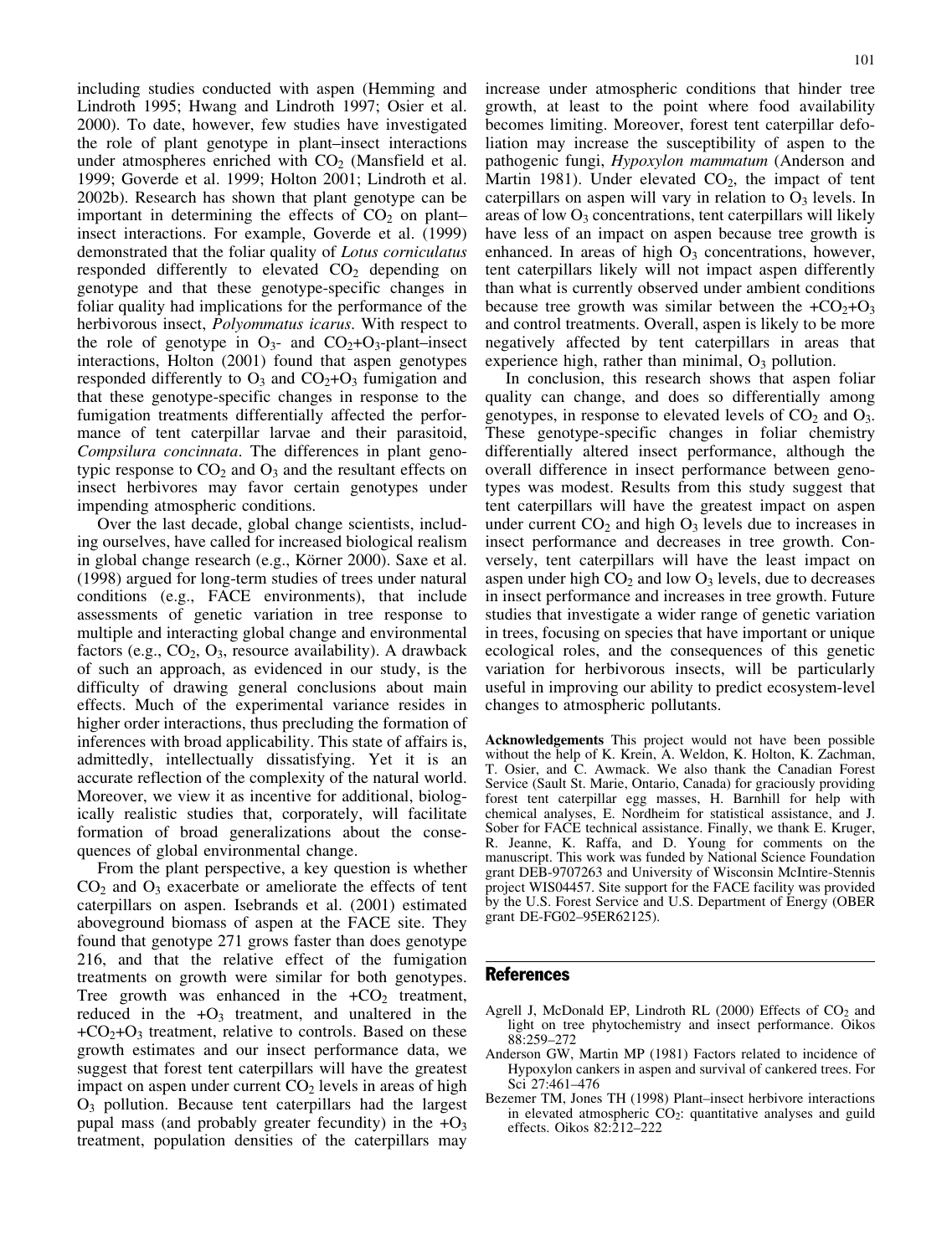- Bingaman BR, Hart ER (1993) Clonal and leaf age variation in Populus phenolic glycosides: implications for host selection by Chrysomela scripta (Coleoptera: Chrysomelidae). Environ Entomol 22:397–403
- Bryant JP, Chapin FS III, Klein DR (1983) Carbon/nutrient balance of boreal plants in relation to vertebrate herbivory. Oikos 72:357–368
- Chameides WL, Kasibhatla PS, Yienger J, Levy HI (1994) Growth of continental-scale metro-agro-plexes, regional ozone pollution, and world food production. Science 264:74–77
- Chappelka AH, Kraemer ME, Mebrahtu T, Rangappa M, Benepal PS (1988) Effects of ozone on soybean resistance to the Mexican bean beetle (Epilachna varivestis Mulsant). Environ Exp Bot 28:53–60
- Coleman JS, Jones CG (1988) Plant stress and insect performance: cottonwood, ozone and a leaf beetle. Oecologia 76:57–61
- Coleman JS, McConnaughay KDM, Bazzaz FA (1993) Elevated  $CO<sub>2</sub>$  and plant nitrogen-use: is reduced tissue nitrogen concentration size dependent? Oecologia 93:195–200
- Cotrufo MF, Ineson P, Scott A (1998) Elevated  $CO<sub>2</sub>$  reduces the nitrogen concentration of plant tissues. Global Change Biol 4:43–54
- Coviella CE, Trumble JT (1999) Effects of elevated atmospheric carbon dioxide on insect-plant interactions. Conserv Biol 13:700–712
- Curtis PS (1996) A meta-analysis of leaf gas exchange and nitrogen in trees grown under elevated carbon dioxide. Plant Cell Environ 19:127–145
- Curtis PS, Wang  $X$  (1998) A meta-analysis of elevated  $CO<sub>2</sub>$  effects on woody plant mass, form, and physiology. Oecologia 113:299–313
- Dickmann DI, Stuart KW (1983) The culture of poplars in eastern North America. Michigan State University, East Lansing, Mich.
- Dickson RE, Lewin KF, Isebrands JG, Coleman MD, Heilman WE, Riemenschneider DE, Sober J, Host GE, Hendrey GR, Pregitzer KS, Karnosky DF, Zak DR (2000) Forest atmosphere carbon transfer and storage (FACTS-II) – the aspen free-air CO2 and O3 enrichment (FACE) project: an overview. General Technical Report NC-214. USDA Forest Service North Central, St. Paul, Minn.
- Fajer ED, Bowers MD, Bazzaz FA (1992) The effect of nutrients and enriched carbon dioxide environments on production of carbon-based allelochemicals in Plantago: a test of the carbon/ nutrient balance hypothesis. Am Nat 140:707–723
- Filion M, Dutilleul P, Potvin C (2000) Optimum experimental design for Free-Air Carbon dioxide Enrichment (FACE) studies. Global Change Biol 6:843–854
- Fitzgerald TD (1995) The tent caterpillars. Cornell University Press, Ithaca, N.Y.
- Fortin M, Mauffette Y, Albert PJ (1997) The effects of ozoneexposed sugar maple seedlings on the biological performance and the feeding preference of the forest tent caterpillar (Malacosoma disstria Hbn.). Environ Pollut 97:303–309
- Fowler D, Cape JN, Coyle M, Flechard C, Kuylenstierna J, Hicks K, Derwent D, Johnson C, Stevenson D (1999) The global exposure of forests to air pollutants. Water Air Soil Pollut 116:5–32
- Fritz RS, Simms EL (eds) (1992) Plant resistance to herbivores and pathogens: ecology, evolution, and genetics. University of Chicago Press, Chicago, Ill.
- Goverde M, Bazin A, Shykoff JA, Erhardt A (1999) Influence of leaf chemistry of Lotus corniculatus (Fabaceae) on larval development of Polyommatus icarus (Lepidoptera, Lycaenidae): effects of elevated  $CO<sub>2</sub>$  and plant genotype. Funct Ecol 13:801–810
- Grams TEE, Anegg S, Haberle KH, Langebartels C, Matyssek R (1999) Interactions of chronic exposure to elevated  $CO<sub>2</sub>$  and  $O<sub>3</sub>$ levels in the photosynthetic light and dark reactions of European beech (Fagus sylvatica). New Phytol 144:95–107
- Hemming JDC, Lindroth RL (1995) Intraspecific variation in aspen phytochemistry: effects on performance of gypsy moth and forest tent caterpillars. Oecologia 103:79–88
- Herms DA, Mattson WJ, Karowe DN, Coleman MD, Trier TM, Birr BA, Isebrands JG (1995) Variable performance of outbreak defoliators on aspen clones exposed to  $CO<sub>2</sub>$  and  $O<sub>3</sub>$ . In: Hom J, Birdsey R, O'Brian K (eds) 1995 Meeting of the Northern Global Change Program. USDA Forest Service, Northeastern Forest Experimental Station, Pittsburgh, Pa. pp 43–55
- Hodson AC (1941) An ecological study of the forest tent caterpillar, Malacosoma disstria Hbn. in northern Minnesota. Univ Minn Agric Exp Stn Bull 148:1–55
- Holton MK (2001) Effects of elevated carbon dioxide and ozone on tree-insect-parasitoid interactions. Master's thesis, University of Wisconsin, Madison
- Houghton JT, Meira Filho LG, Callander BA, Harris N, Kattenberg A, Maskel K (1996) Climate change 1995: the science of climate change. Cambridge University Press, Cambridge
- Hwang SY, Lindroth RL (1997) Clonal variation in foliar chemistry of aspen: effects on gypsy moths and forest tent caterpillars. Oecologia 111:99–108
- Isebrands JG, McDonald EP, Kruger E, Hendrey G, Pregitzer K, Percy K, Sober J, Karnosky DF (2001) Growth responses of Populus tremuloides clones to interacting carbon dioxide and tropospheric ozone. Environ Pollut 115:359–371
- Karnosky DF, Gagnon ZE, Dickson RE, Coleman MD, Lee EH, Isebrands JG (1996) Changes in growth, leaf abscission, and biomass associated with seasonal tropospheric ozone exposures of Populus tremuloides clones and seedlings. Can J For Res 26:23–37
- Karnosky DF, Mankovska B, Percy K, Dickson RE, Podila GK, Sober J, Noormets A, Hendrey G, Coleman MD, Kubiske M, Pregitzer KS, Isebrands JG (1999) Effects of tropospheric  $O_3$  on trembling aspen and interaction with  $CO<sub>2</sub>$ : results form an  $O<sub>3</sub>$ gradient and a FACE experiment. Water Air Soil Pollut 116:311–322
- Kopper BJ, Lindroth RL (2002) Responses of trembling aspen (Populus tremuloides) phytochemistry and aspen blotch leafminer (Phyllonorycter tremuloidiella) performance to elevated levels of atmospheric  $CO<sub>2</sub>$  and  $O<sub>3</sub>$ . Agric For Entomol (in press)
- Kopper BJ, Lindroth RL, Nordheim EV (2001)  $CO<sub>2</sub>$  and  $O<sub>3</sub>$  effects on paper birch (Betulaceae: Betula papyrifera Marsh.) phytochemistry and whitemarked tussock moth (Lymantriidae: Orgyia leucostigma J. E. Sm.) performance. Environ Entomol 30:1119–1126
- Koricheva J, Larsson S, Haukioja E (1998) Insect performance on experimentally stressed woody plants: a meta analysis. Annu Rev Entomol 43:195–216
- Körner C (2000) Biosphere responses to  $CO<sub>2</sub>$  enrichment. Ecol Appl 10:1590–1619
- Kull O, Sober A, Coleman MD, Dickson RE, Isebrands JG, Gagnon Z, Karnosky DF (1996) Photosynthetic responses of aspen clones to simultaneous exposures of ozone and  $CO<sub>2</sub>$ . Can J For Res 26:639–648
- Lindroth RL (1996a)  $CO<sub>2</sub>$ -mediated changes in tree chemistry and tree-Lepidoptera interactions. In: Koch GW, Mooney HA (eds) Carbon dioxide and terrestrial ecosystems. Academic Press, San Diego, pp 105–120
- Lindroth RL (1996b) Consequences of elevated atmospheric  $CO<sub>2</sub>$ for forest insects. In: Korner C, Bazzaz FA (eds) Carbon dioxide, populations, and communities. Academic Press, San Diego, pp 347–361
- Lindroth RL, Bloomer MS (1991) Biochemical ecology of the forest tent caterpillar: responses to dietary protein and phenolic glycosides. Oecologia 86:408–413
- Lindroth RL, Hwang SY (1996) Clonal variation of foliar chemistry of quaking aspen (Populus tremuloides Michx.). Biochem Syst Ecol 24:357–364
- Lindroth RL, Hsia MTS, Scriber JM (1987) Characterization of phenolic glycosides from quaking aspen. Biochem Syst Ecol 15:677–680
- Lindroth RL, Kinney KK, Platz CL (1993) Responses of deciduous trees to elevated atmospheric  $CO<sub>2</sub>$ : productivity, phytochemistry and insect performance. Ecology 74:763–777